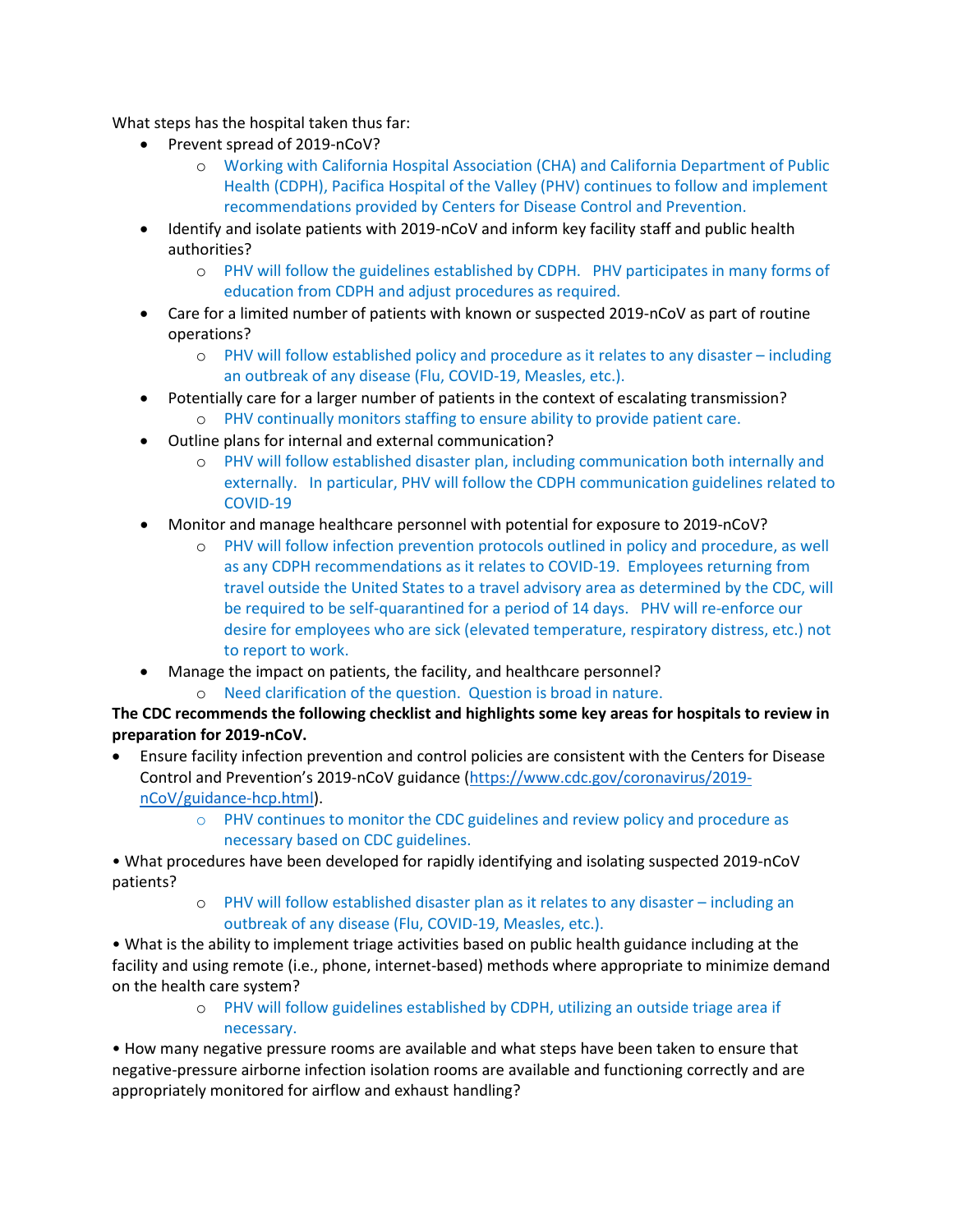o PHV has one (1) negative pressure room. This room is regularly tested to ensure functionality.

• What assessments have been done on availability of personal protective equipment (PPE) and other infection prevention and control supplies (e.g., hand hygiene supplies) that would be used for both healthcare personnel (HCP) protection and source control for infected patients (e.g., facemask on the patient)?

o PHV is working with supply vendors to ensure adequate supplies are on hand following the guidelines established by CDPH has it relates to COVID-19

• What is the facility's contingency plans if the demand for PPE or other supplies exceeds supply? What is the current supply level?

o PHV continually monitors supply levels to ensure appropriate levels. PHV will follow recommendations by CDPH regarding necessary supplies.

• Please attach any plans for implementation of surge capacity procedures and crisis standards of care. Is there a contingency plan to staff up RNs if needed?

- o PHV has Agreements with several staffing agencies should the Hospital not be able to meet demands. In addition, PHV will follow the terms of the CBA as it relates to overtime and extra shift scheduling.
- •Please provide policies & procedures for laboratory submission of specimens for 2019-nCoV testing.
	- o Laboratory Infection Control policy is attached. In addition, PHV will follow specimen submission guidelines established by CDC and/or CDPH.

• Has there been an assessment on the effectiveness of environmental cleaning procedures [\(https://www.cdc.gov/HAI/toolkits/Evaluating-Environmental-Cleaning.html\)](https://www.cdc.gov/HAI/toolkits/Evaluating-Environmental-Cleaning.html); What education/refresher training has been provided for environmental services personnel and other HCPs?

o CDC guidelines have been reviewed by the Hospital. Employee education is continual and ongoing.

• Please attach any policies and procedures for monitoring and managing HCP with potential for exposure to 2019-nCoV, including ensuring that HCP have ready access, including via telephone, to medical consultation.

o PHV is following guidelines established by CDPH.

• Have all staff and appropriate HCPs been medically cleared, fit-tested, and trained for respirator use and/or PAPR?

## o PHV is following guidelines established by CDPH.

• Please provide the education and refresher training to HCP regarding 2019-nCoV diagnosis, how to obtain specimen testing, appropriate PPE use, triage procedures including patient placement, HCP sick leave policies, and how and to whom 2019-nCoV cases should be reported, procedures to take following unprotected exposures (i.e., not wearing recommended PPE) to suspected 2019-nCoV patients at the facility.

- o Education is ongoing as recommended by the CDC, including any updates.
- What are plans for visitor access and movement within the facility?
	- o PHV practice currently limits visitor access and movement within the facility. Additional restrictions will be implemented should it be deemed necessary.

• Which specific persons have been designated within the facility who are responsible for communication with public health officials and dissemination of information to other HCP at the facility and SEIU121RN?

> o Under the guidance of the Hospital's President and Chief Executive Officer, communication with public health officials will be provided by a member of the Hospital's Executive Team (in conjunction with the appropriate HCP, if